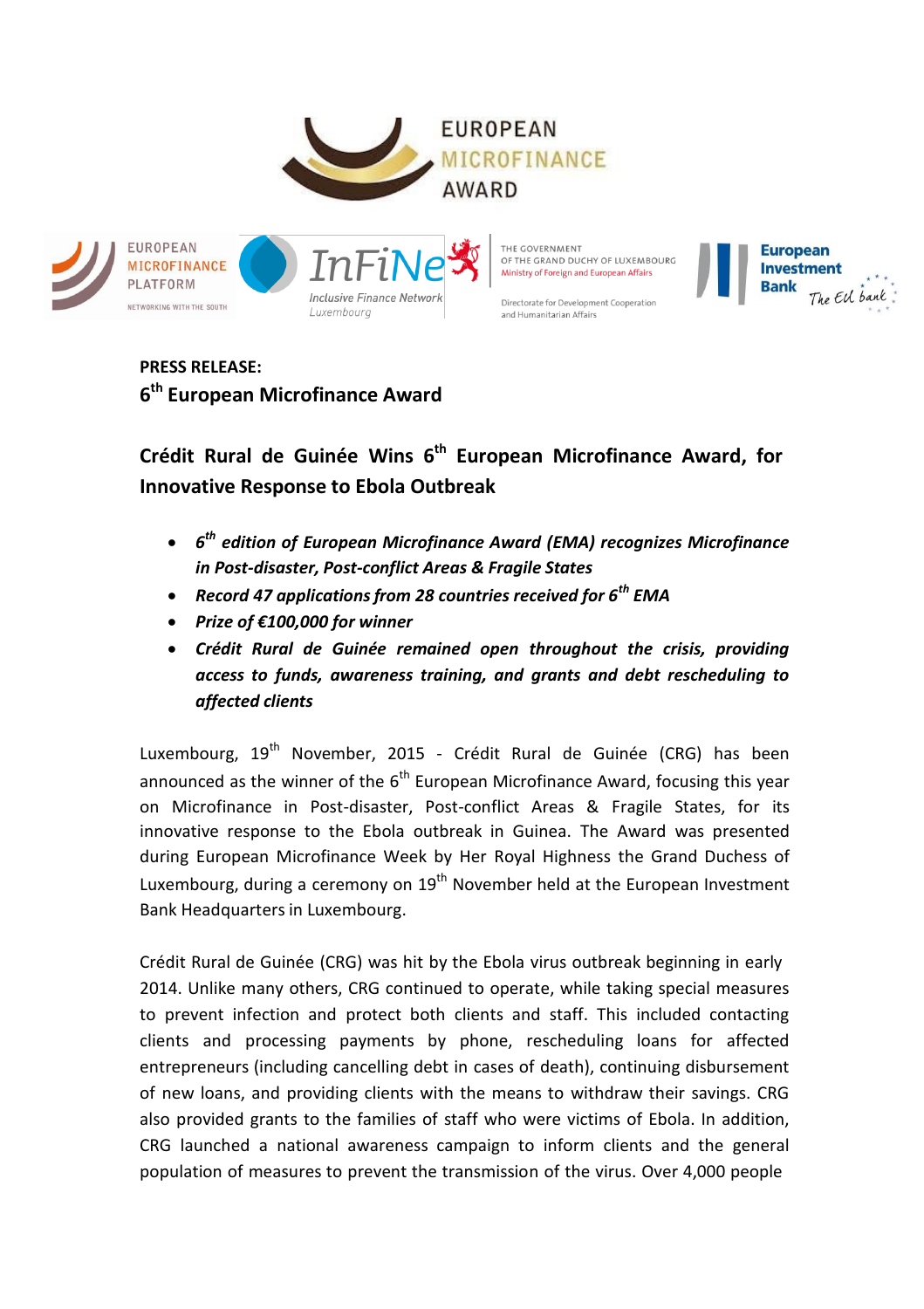



participated in these sessions. With support from the World Food Programme, CRG is currently distributing compensation to over 1000 Ebola survivors who continue to be stigmatised by their communities, as well as to 55,000 affected families.

**European** 

**Bank** 

**Investment** 

The EU bank

CRG was one of three finalists for the Award, alongside First Microfinance Institution (FMFI-S) from Syria, which has been operating in the country since 2003, including throughout the civil war that has ravaged the country and its people for the past four years, and Taytay Sa Kauswagan Inc. (TSKI), from the Philippines, which suffered a devastating earthquake and Typhoon Haiyan in 2013. These three finalists were selected from an impressive list of semi-finalists, which in turn were selected from the original 47 candidates from 28 countries.

In light of the greatest refugee crisis since WWII engulfing the Middle East and Europe, along with the growing threat of natural disasters due to climate change, the Award highlights how MFIs can operate in post-disaster/post-conflict areas and provide critical financial and non-financial services to clients at a time of their greatest need.

The importance of these services was highlighted during the ceremony by the inspiring keynote address of Mr. Maurer, President of the International Committee of the Red Cross (ICRC) who said: "At the ICRC, we know that protecting vulnerable people in times of crisis and its aftermath is very challenging work. Providing hope and building resilience when all seems lost is crucial, and while relief agencies have an important role, so too do financial institutions, who help to build resilience in clients and help them get back on their feet through innovative adaptations to the most difficult circumstances".

Dr Werner Hoyer, President of the EIB, welcomed the finalists, dignitaries and microfinance practitioners from around the world attending the annual European Microfinance Week in Luxembourg. He said : "Microfinance is a powerful tool for helping local communities to increase their resilience even under the most difficult circumstances. The EIB, as part of its mission as the EU bank, is proud to support the European Microfinance Award and actively promote stability and economic development also beyond European borders."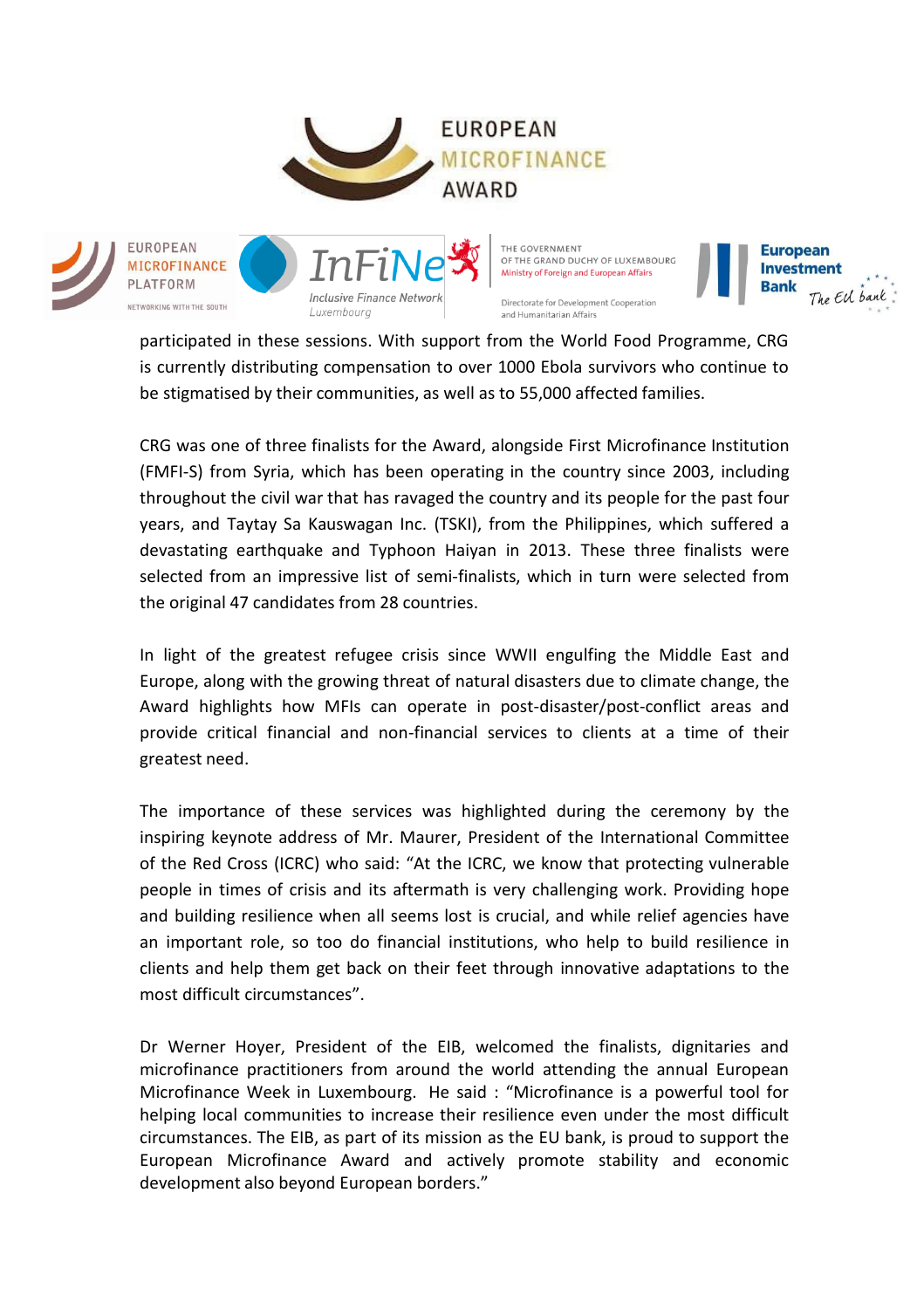





THE GOVERNMENT OF THE GRAND DUCHY OF LUXEMBOURG Ministry of Foreign and European Affairs

Directorate for Development Cooperation

and Humanitarian Affairs

**European Investment Bank** The EU bank

The audience appreciated the finalists' short films, which were followed by comments from Mr Romain Schneider, Minister for Development Cooperation and Humanitarian Affairs, and a brief documentary on the winner of last year's Award, Kompanion Financial Group from Kyrgyzstan, and how they used the prize money for its Asyl Mal Social Project and Farmer's Mobile School. The former is a project to provide clients with brood dairy cows and a three-year loan and mentoring. The latter provides access to business development services to residents of most remote regions, including training in agronomy and livestock management.

Her Royal Highness the Grand Duchess of Luxembourg announced the winner, adding "Even in times of war, epidemics and natural disasters, institutions such as Crédit Rural de Guinée have continued not only to provide services to their clients, but also to adapt their services to the needs of their population."

When accepting the prize, the Director General of Credit Rural de Guinee, Mr. Lamarana Sadio Diallo said: "We are proud to accept this Award and will use the €100,000 prize to continue supporting clients, mitigating the impact of Ebola and boosting the solidarity fund to help clients increase their resilience against the outbreak and economic challenges".

END

The European Microfinance Award was launched in 2005 by the Luxembourg Ministry of Foreign and European Affairs – Directorate for Development Cooperation and Humanitarian Affairs, and is jointly organized by the Luxembourg Development Cooperation, the European Microfinance Platform (e-MFP), and the Inclusive Finance Network Luxembourg (InFiNe.lu), in cooperation with the European Investment Bank. More information is available at [http://www.](http://www/) european-microfinance-award.com/